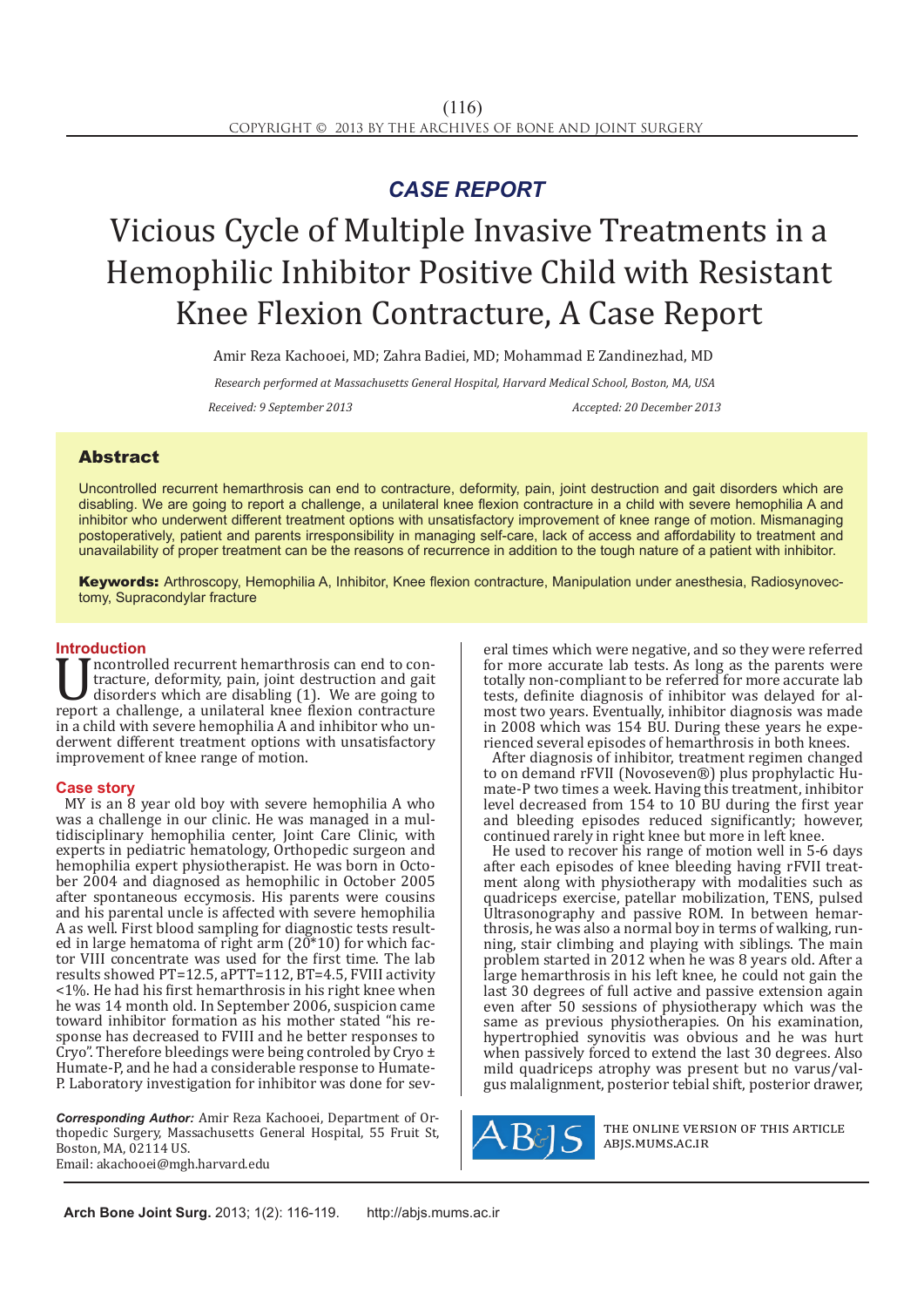THE ARCHIVES OF BONE AND JOINT SURGERY. ABJS.MUMS.AC.IR VOLUME 1. NUMBER 2. DECEMBER 2013

RESISTANT KNEE FLEXION CONTRACTURE IN A HEMOPHILIC INHIBITOR POSITIVE CHILD



**Figure 1. A. AP x-ray of an 8 year old boy with recurrent hemarthrosis. Notch widening and hypertrophied epiphysis are visible on x-ray. B,C. lateral view of right and left knee of the same patient. Hyperdensity is visible around the left knee joint. D. Left knee MRI showing hypertrophied synovitis throughout the knee joint.**

Triceps surae shortening or decreased ankle dorsiflexion was seen on exam. Moreover, suprapatellar space was tender as well. According to examination and MRI, limitation of extension was related to the hypertrophied synovitis beneath the quadriceps tendon getting stuck into intercondylar notch. It was assumed to be the same as "patellar clunck sundrome" which happens as a complication after PS total knee replacement (Figures 1, A-D).

Since the knee flexion contracture did not improve, we planned an arthroscopic synovectomy. He got 0-120 range of motion back after the surgery; Postoperative protocol started on day two consisted of CPM, quadriceps strengthening and resting splint along with rFVII. However, he was non-compliant to resting splints and tended to keep the knee in flexed position. After 3 month, 30 degrees of flexion contracture recurred and he was unable to walk with left knee flexed. His right knee range of motion was otherwise full. Although he continued physiotherapy for the contracture recurrence, there was no improvement.

We were thinking of what to do whether a repeat arthroscopy or soft tissue release when femur fracture happened during physiotherapy. Although these fractures can happen and should always be suspected as soon as possible, but, they did not realize the break and it seemed that



**Figure 2. A. Distal femur fracture during forceful physiotherapy which was missed for 19 days. B. taking the advantage of fracture to extend the knee.**

the pain was related to the extension exercise as usual. After 19 days, plain radiography was performed. As it was a dorsal apex angulation, we tried to closed reduce the fracture assuming as a supracondylar extension osteotomy to address the knee flexion contracture and taking the advantage of the osteotomy-fracture. Due to the exaggerated extension on fracture site, it was casted in 10 degrees of cast flexion with 40 degrees of extension at the fracture site for 4 weeks, but it was split on the first day post-reduction due to the reluctant pain. Despite of union, 30 degrees knee flexion contracture returned one month after cast removal and yet he was unable to bear weight with a normal gait (Figures 2, A-B).

For the next step, we decided to try radionuclide synovectomy. Rhenium-188 In colloid size from 2 to 10 microns and 555 Mgabkrl (15 mCi) was injected into the knee joint er injection (Figure 3, A-B). He experienced a mild pain after the injection but it did not last for more than a few minutes. The parents did not report any complications after that, however, no improvement was reported following too many sessions of physiotherapy. At this time, the range of motion was almost 5-10 degrees freezing in 30 degrees of flexion and extension contracture.

Facing the frustrated parents, we examined the patient to look for any hamstring contracture, but muscles were soft without any evidence of contracture. Discussing with the parents, we decided to do an arthroscopic release and synovectomy once more to gain "extension". Amazingly, under general anesthesia and before arthroscopic release, we could manipulate the knee from 5 degrees extension<br>to 110 flexion. Then we continued the procedure with arthroscopic synovectomy. Unfortunately, huge hemarthrosis formed postoperatively despite of rFVII replacement. Factor replacement was according to the previous surgeries, but less responsive. Therefore, we had to open up all the bandage and splint and let him position his knee again in a comfortable flexion position for pain management. Moreover, we increased the dose and reduced the factor replacement interval. Bleeding was controlled after 4 days with 2 vials of Novoseven every 2 hours and then tapering to 1 vial every 4 hours with the total number of 55 vials of Novoseven and 3000cc of drainage collected in the closed drain bag. He started physiotherapy after eight days post- operatively.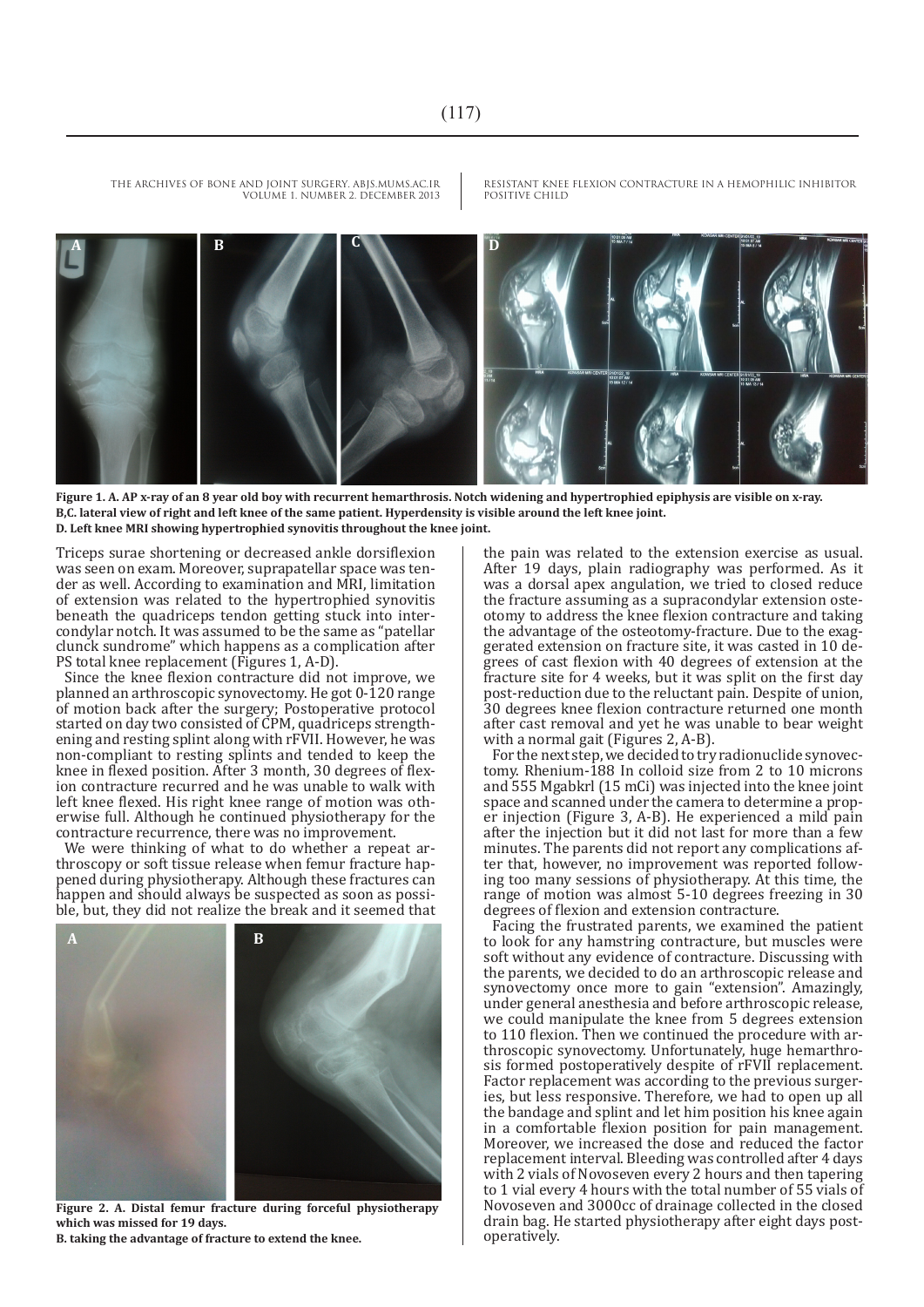THE ARCHIVES OF BONE AND JOINT SURGERY. ABJS.MUMS.AC.IR VOLUME 1. NUMBER 2. DECEMBER 2013



**Figure 3. A: Hypertrophied synovium in a 9 year old hemophilic boy. B: Radionuclide camera scan showing proper injection inside the knee joint.**

He is 9 years old now. Flexion posture remained in 20-30 degrees and he is still using crutches. According to parents report, his final condition has improved in terms of pain relief but the knee seems to be fibrosed in 30 degrees of flexion.

### **Discussion**

Today's treatment principles are maybe the same as 20- 30 years ago starting with conservative options before approaching to more invasive methods (2, 3).

To us, the lesson learned are outlined as below:

1. Inhibitor patients need a kind of "Prophylaxis (rFVIIa and/or aPCCS)" to avoid recurrent bleeding. Sometimes we could not get it in our patient due to patient and parents irresponsibility in managing self-care, lack of access and affordability to treatment and unavailability of proper treatment.

2. This recurrence could have been avoided by the means of orthosis in extension since extension contracture could be better tolerated.

3. Forced knee extension physiotherapy manoeuvres on a boy with hemophilia, inhibitor and recurrent knee bleeds should not be carried out. Forced manoeuvres are nefarious in (non- hemophilic) adults with shoulder capsulitis, therefore, why would one perform them on a pediatric patient with a bleeding disorder and inhibitor presence?

4. Perhaps we can hypothesize the boy may have been demonstrating pain-provoked muscle/joint protection spasms to the forced knee-extension manipulations dur-

- 1. Kachooei AR, Badiei Z, Zandinezhad ME, Ebrahimzadeh MH, Mazloumi SM, Omidi-Kashani F, et al. Influencing factors on the functional level of haemophilic patients assessed by FISH. Haemophilia. 2014;20(2):185-9.
- 2. Atkins RM, Henderson NJ, Duthie RB. Joint contractures in the hemophilias. Clin Orthop Relat Res. 1987; 219: 97-106.
- 3. Solimeno L, Goddard N, Pasta G, Mohanty S, Mortazavi S, Pacheco L, et al. Management of arthrofibrosis in

RESISTANT KNEE FLEXION CONTRACTURE IN A HEMOPHILIC INHIBITOR POSITIVE CHILD

ing physiotherapy. Therefore, the knee could be ranged simply under anesthesia. Pain management may be a more efficient conservative treatment.

5. Surgery must always be the last resort. Radiosynovectomy might be worthwhile than surgery and we aim the ROM to reach full extension in addition to maximum pos-For a sible flexion; Besides, maintenance with orthosis is of im-<br>portance.  $\overline{6}$ . If surgery is necessary for failed conservative treat-

ment, Arthroscopic synovectomy with "Immobilization Under Anesthesia" must be done to get full extension. Then recovered ROM must be maintained by the means

of hematologic prophylaxis, physiotherapy and orthosis. vantage and fully extend the knee. It is better to walk on extended knee than crutches in flexion contracture.

Reviewing the literature for possible treatment options for hemophilic patients with knee flexion contracture, conservative treatments fall into 4 categories: proper factor replacement, physiotherapy, orthotic, and corrective devices (4). Surgical interventions fall into 4 categories: soft tissue release, supracondylar extension osteotomy, synovectomy, total knee arthropasty (5-10). There is a minimal invasive method in between conservative and surgical options which is synoviorthesis by radionuclide injection into the joint space. Moreover, to our knowledge, manipulation under anesthesia was not discussed anywhere which can be categorized as a non-invasive method.

During the past decade, reports showed encouraging results after injection in terms of bleeding episode and volume decrease, a little improved range of motion and burning hypertrophied synovium. However, Rodriguez-Merchan recommends surgical synovectomy after 2-3 unresponsive injection (11). Radionuclide injection indications are multiple joint involvement, inhibitor positive, advanced HIV and advanced hepatitis.

Amir Reza Kachooei MD Department of Orthopedic Surgery Massachusetts General Hospital, 55 Fruit Street Boston, MA, 02114 USA

Zahra Badiei MD

Department of Pediatric Hematology-Oncology Dr Sheikh Pediatric Hospital Mashhad University of Medical Sciences, Mashhad, Iran

Mohammad E Zandinezhad MD

Department of Pediatric Hematology-Oncology Dr Sheikh Pediatric Hospital

Mashhad University of Medical Sciences, Mashhad, Iran

### **References**

haemophilic arthropathy. Haemophilia. 2010; 16(5): 115-20.

- 4. Yates P, Cornwell J, Scott GL, Atkins RM. Treatment of haemophilic flexion deformities using the Flowtron intermittent compression system. Br J Haematol. 1992; 82: 384-7.
- 5. Pennekamp PH, Wallny TA, Goldmann G, Kraft CN, Berdel P, Oldenburg J, et al. Flexion contracture in haemophilic knee arthropathy-10-year follow-up after